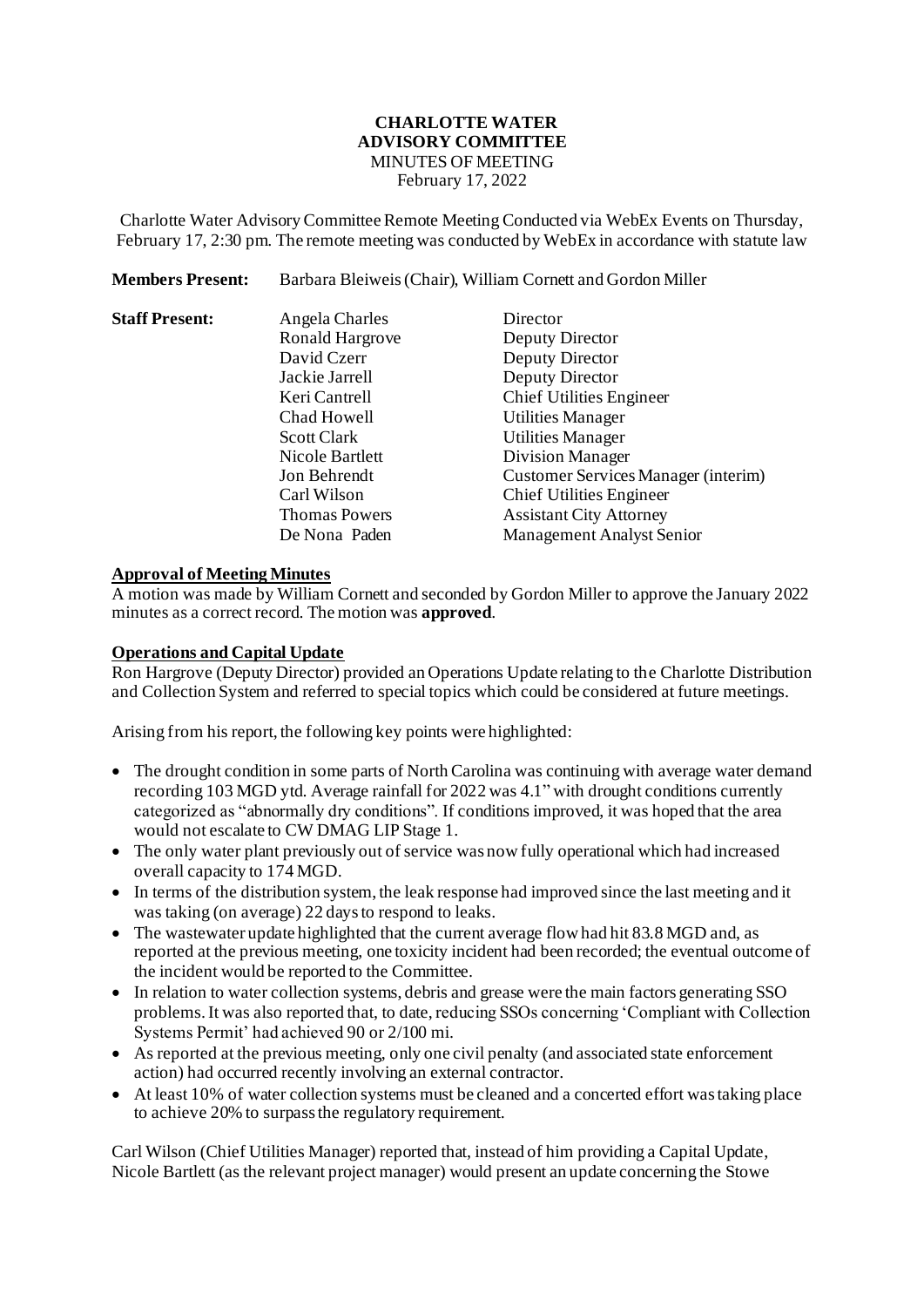Regional Water Resource Recovery Facility (RWRRF). Arising from Nicole Bartlett's presentation it was noted that:

- The current RWRRF involved a large number of stakeholders and Charlotte Water's five existing major wastewater treatment plants. Stowe would become CW's sixth wastewater treatment plant and a regional approach was being undertaken to link western Mecklenburg county, Belmont and Mount Holly communities in eastern Gaston county.
- The timeline for the \$250M project had commenced with a consultation in 2017. Permit applications were being submitted now with construction commencing shortly and concluding by the second quarter of 2026. The draft site plan at Stowe was outlined and mapped out which showed the facility positioned alongside Catawba River and Long Creek.
- The new plant would meet future wastewater needs and process 15 MG of wastewater per day, be more energy efficient, and consolidate two plants into one state-of-the-art facility.
- The project was based on a regional bio-solids approach and included components for constructing pumping facilities to bring Mount Holly and Belmont wastewater flows to Charlotte Water.
- The details of the pipeline installation under the river were outlined and a picture of the model Mount Holly Pump Station was shared. Further project details were also available at <http://stoweregionalwrrf.com/>
- The RWRRF program included a Community Benefit project which was involving local workshops, community engagement and feedback to help shape its key features; responses to date included a number of suggestions for the Southern Bridge.
- Members raised questions and there were discussions relating to future growth capacity, the location of the plant in terms of the fault line in the Catawba River, the large number of permits required for the plant, the future use of the Long Creek pump station as a second pump station, and the prospects for including a conservation project as a community benefit program.

# **Finance and Budget Update**

Chad Howell (Utilities Manager) presented the Finance and Budget Update, and the following key points were noted:

- The current budget was healthy with revenues exceeding forecasts due to deferred revenues, and growth in user fees as a result of increasing developments in the area. Expenditure was currently below forecast due to the impact of Covid on operations.
- A brief video was played concerning *#OneWaterStrong* promoting Charlotte Water services, resources, and achievements.

Angela Charles (Director) updated members on the latest developments relating to the 2023 budget, and the following key points were noted:

- A number of CW presentations were being scheduled with the city manager and council to finalize the next budget to meet joint Strategic Plan objectives, progress shared capital improvement projects, achieve sustainable energy action plans, and complete the procurement transition by June 30, 2022.
- Over \$200M had been invested in Corridors of Opportunity, including plans involving Beattles Ford/Rozzelles Ferry, Central Avenue/Albemarle Road, and Sugar Creek.
- The *#OneWaterStrong* philosophy was focusing on promoting diversity, equity and inclusion in terms of organization and community endeavors to support delinquent accounts, provide jobs and apprenticeships programs. CW's economic impact in the local community had been estimated to generate \$1.88 in the six-county region for every \$1 spent on projects.
- The general locations of delinquent accounts were outlined in heat maps and it was noted that delinquent numbers had significantly declined over the past few months.
- CW's pandemic challenges were also highlighted in terms of staff vacancies, departmental operations, supply chain problems and increasing costs of service. Recent Charlotte Water